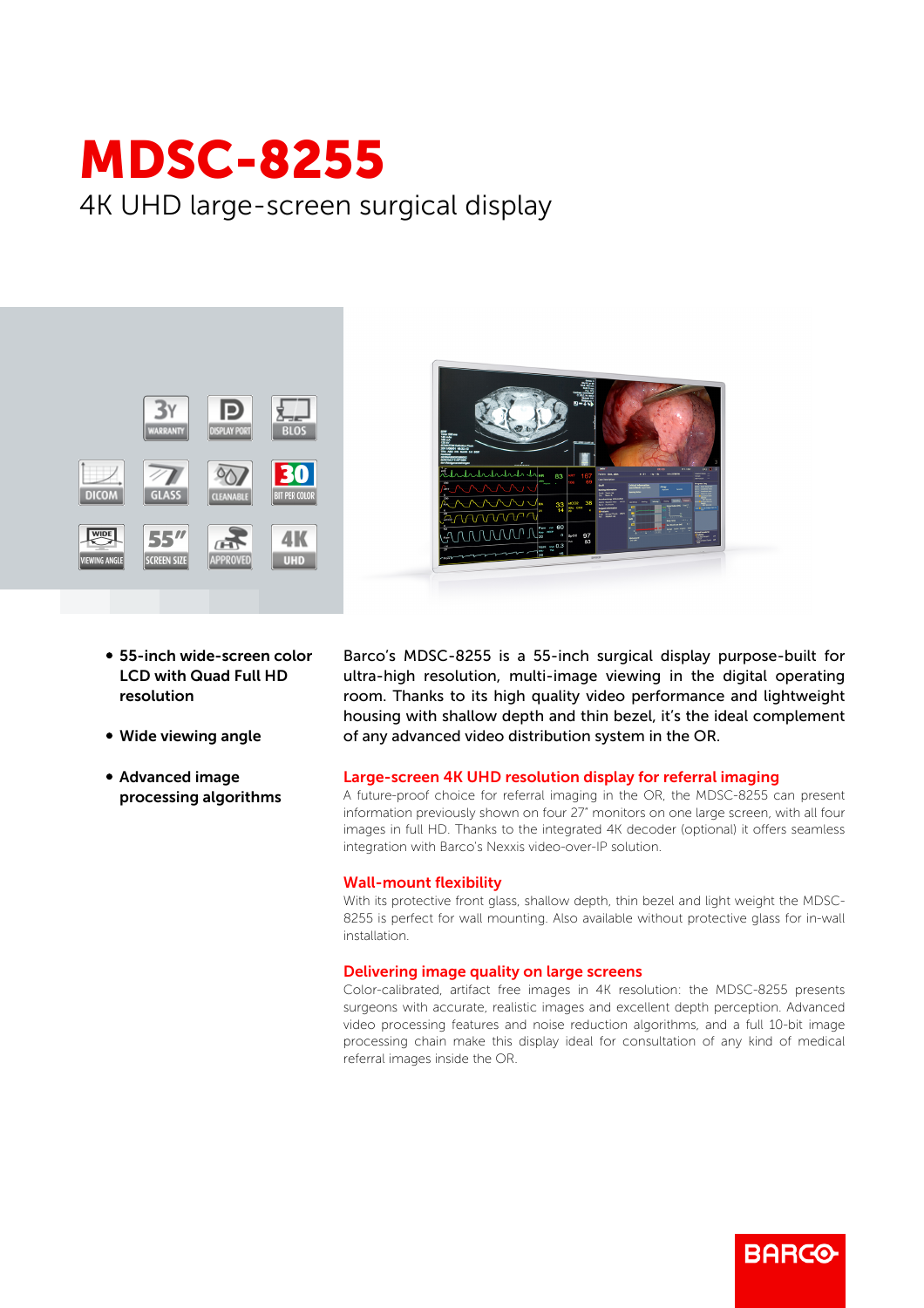| <b>PRODUCT SPECIFICATIONS</b> | <b>MDSC-8255</b>                                                                                                                                                                                                                                                                                                                                                   |
|-------------------------------|--------------------------------------------------------------------------------------------------------------------------------------------------------------------------------------------------------------------------------------------------------------------------------------------------------------------------------------------------------------------|
| Display technology            | TFT AM LCD / IPS technology / LED backlight                                                                                                                                                                                                                                                                                                                        |
| Active screen size (diagonal) | 54.6" / 1388 mm                                                                                                                                                                                                                                                                                                                                                    |
| Active screen size (H x V)    | 1210 x 640 mm                                                                                                                                                                                                                                                                                                                                                      |
| Aspect ratio                  | 16:9                                                                                                                                                                                                                                                                                                                                                               |
| Resolution                    | 3840 x 2160                                                                                                                                                                                                                                                                                                                                                        |
| Pixel pitch                   | 0.315 mm                                                                                                                                                                                                                                                                                                                                                           |
| Color support                 | 1073 million (10-bit)                                                                                                                                                                                                                                                                                                                                              |
| Viewing angle                 | 178° Hor / 178° Ver                                                                                                                                                                                                                                                                                                                                                |
| <b>Brightness</b>             | Max: 500 cd/m <sup>2</sup> (typ.)<br>@6500K: 380 cd/m <sup>2</sup> stabilized (typ.)                                                                                                                                                                                                                                                                               |
| Contrast ratio                | 1100:1 (max.)                                                                                                                                                                                                                                                                                                                                                      |
| Response time                 | Gray-to-Gray = $8$ msec (typ.)                                                                                                                                                                                                                                                                                                                                     |
| White point                   | Calibrated: 5600K, 6500K, 7600K, 9300K                                                                                                                                                                                                                                                                                                                             |
| Gamma curve                   | Native, 1.8, Video, 2.2, 2.4, DICOM                                                                                                                                                                                                                                                                                                                                |
| Front protection screen       | Scratch-resistant 2-side AR glass                                                                                                                                                                                                                                                                                                                                  |
| Keyboard                      | Membrane keyboard on side                                                                                                                                                                                                                                                                                                                                          |
| Video inputs                  | <b>MDSC-8255 LED</b><br>4K-UHD input selectable among:<br>1x DP 1.1 up to 3840 x 2160 @30Hz<br>2x DP 1.1 up to 1920 x 2160 @50Hz/60Hz<br>1x DP 1.2 MST up to 3840 x 2160 @50Hz/60Hz<br>FHD input (upscaled to UHD):<br>1x DVI<br>1x 3G-SDI<br>MDSC-8255 MNA<br>Same input range as MDSC-8255 LED with the addition of:<br>2x FO SFP+ module for 4K-UHD Nexxis link |
| Video outputs                 | 1x 3G-SDI (3G-SDI input loop-through)<br>1x DVI (screen clone downscaled to FHD)                                                                                                                                                                                                                                                                                   |
| Video formats                 | -Display Port 1.2 MST (10 bit) up to 3840x2160 @60Hz                                                                                                                                                                                                                                                                                                               |
|                               | -Dual stream DP 1.1 (10-bit) up to 1920x2160 x2 @60Hz synchronized                                                                                                                                                                                                                                                                                                 |
|                               | -3G-SDI (10-bit), in compliance with: SMPTE 425M (Level A), SMPTE 424M, SMPTE 292M, SMPTE<br>259M, SMPTE 296M, ITU-R BT.656, ITU-R BT.601<br>-DVI (8-bit) up to 1920x1080 @60Hz                                                                                                                                                                                    |
| Features                      | Picture-in-Picture, Image Mirror and Rotation, Failover mode, Screen clone on DVI out, FHD input<br>upscaled to UHD, Quadview (through Barco Nexxis integrated decoder)                                                                                                                                                                                            |
| Remote control                | <b>MDSC-8255 LED</b><br>micro-USB port for FW download & control protocol<br>MDSC-8255 MNA                                                                                                                                                                                                                                                                         |
| Power consumption             | FW download through network connection<br>MDSC-8255 LED: 120W (max)/ 90 ÷ 264 Vac 50Hz/60Hz<br>MDSC-8255 MNA: 170W (max) / 90 ÷ 264 Vac 50Hz/60Hz<br>Low power mode<br>MDSC-8255 LED: 18W Typ<br>MDSC-8255 MNA: 52W Typ<br>Power-off: $\sim$ 1                                                                                                                     |